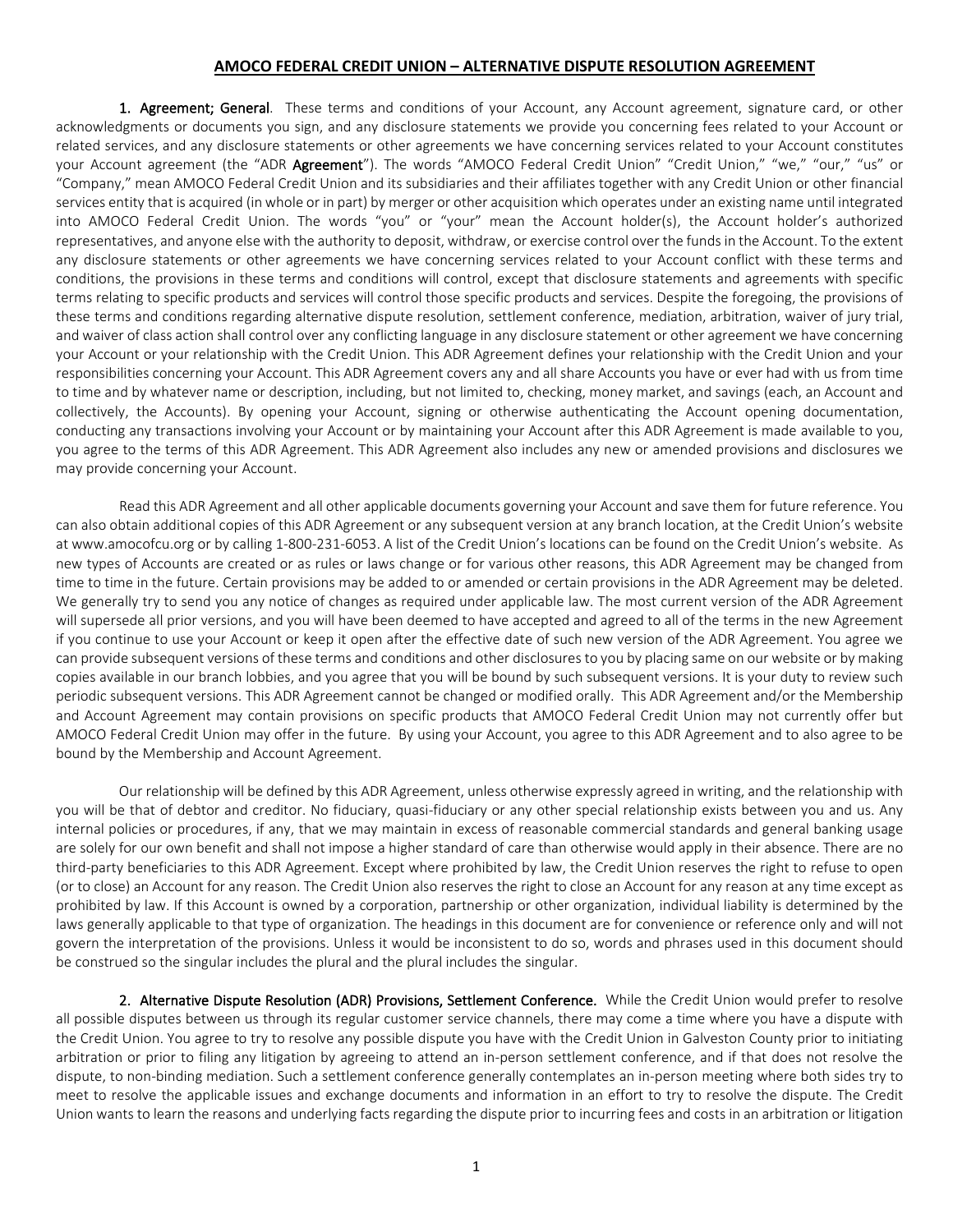proceeding. If you do not go to an in-person meeting, you agree you will not seek to recover future attorneys' fees and costs from the Credit Union. Such a meeting contemplates that both parties will act in good faith and negotiations shall remain confidential and all costs and expenses associated with the settlement conference shall be paid by the party incurring such costs or expense.

Mediation. If the parties are unable to reach a resolution at a settlement conference, before you file a claim in an arbitration process or before you file a lawsuit, you also agree to make a second effort to try to resolve the dispute by attending a non-binding mediation in Galveston County. Either you or the Credit Union may request a mediation upon written notice to the other party, and the parties agree to work together to schedule a mediation with a neutral mediator within forty-five (45) days of such a request being given. The Credit Union hereby generally agrees that you may select a mediator of your choice, but the mediator must be qualified to serve as a mediator and not be biased. The mediation shall occur in the federal judicial district where we maintain your Account. Both sides will each equally pay one-half (1/2) of the mediation costs to the mediator. Each side will pay for their own attorney's fees, costs, and expenses. If you do not attend this mediation, you agree you will have waived any claim to seek recovery of attorneys' fees and costs from the Credit Union.

Binding Arbitration. If a settlement conference or mediation is unsuccessful, you agree that any dispute, claim, or controversy of any kind between you and the Credit Union (whether it arises out of or relates to this ADR Agreement, or to your Account, or any transactions involving your Account, or any service or product related to your Account or the business dealings between us and you) either you or the Credit Union can choose to have that dispute resolved by binding arbitration in Galveston County. If not in Galveston County, it will occur in Harris County. This arbitration provision limits your ability to litigate claims in court and waives your right to a jury trial. You should review this section carefully. You will not have the right to participate in a class action lawsuit, either as a class representative or member of any class of claimants for any claim you may believe you have against the Credit Union. Arbitration is a proceeding in which disputes are decided by one or more neutral arbitrators who issue a binding ruling in the form of an award. That award can then become a judgment entered by a court of competent jurisdiction. You and we understand that discovery and other procedures in arbitration may be more limited than discovery in court proceedings and that the ability to modify, vacate, or appeal an award by an arbitrator(s) is strictly limited.

You and we agree, upon written demand made by you or us, to submit to binding arbitration all disputes, controversies, and claims, whether based on contract, fraud, tort, intentional tort, statute, regulation, constitution, common law, equity, or any other legal basis or theory, and whether pre-existing, present, or future, that arise out of or relate to: (a) the Membership and Account Agreement, this ADR Agreement, your Account, any transaction involving your Account, any service or product related to your Account, or any advertisements, promotions, representations or oral or written statements related to this ADR Agreement or your Account; (b) the relationships that result from the Membership and Account Agreement and this ADR Agreement (including, to the fullest extent permitted by applicable law, relationships with third parties who are not parties to this ADR Agreement or this arbitration provision); (c) your relationship with us that relates to this ADR Agreement or any other agreement or relationship or dealings that you have with us that is not also subject to a different agreement to arbitrate; (d) the dealings between the parties; or (e) the validity, interpretation, scope or enforceability of this ADR Agreement or the interpretation or scope of the Arbitration Clause (collectively, a "Claim"). All parties retain the right to seek relief in a small claims court for disputes or claims within the jurisdictional limits of the small claims court. At the option of the first to commence arbitration, you or we may choose to have the arbitration conducted by JAMS ADR (JAMS) or the American Arbitration Association (AAA), or you and we may agree upon a different arbitrator. In any event any arbitration under this ADR Agreement shall be conducted in writing in accordance with the AAA Rules (Rules). You agree that this arbitration provision is made pursuant to a transaction involving interstate commerce, and the Federal Arbitration Act (the FAA) shall apply to the construction, interpretation, and enforceability of this ADR Agreement notwithstanding any other choice of law provision contained in this ADR Agreement.

Either you or we may initiate arbitration by giving written notice of the intention to arbitrate to the other party and by filing notice with JAMS or the AAA in accordance with the Rules in effect at the time the notice is filed. The notice shall set forth the subject of the dispute and the relief requested at a minimum. The demand for arbitration may be made before or after commencement of any litigation. You should contact the AAA at 800-778-7879 or www.adr.org or JAMS at 800-352-5267 or www.jamsadr.com for more information about arbitration. If for any reason the AAA or JAMS is unable or unwilling to serve as arbitration administrator, or you and we are unable to agree on another arbitrator, we will substitute another national or regional arbitration organization. Demand for arbitration under this ADR Agreement must be made before the date when any judicial action upon the same Claim would be barred under any applicable statute of limitations; otherwise, the Claim also is barred in arbitration. Any dispute as to whether any statute of limitations, estoppel, waiver, laches, or similar other doctrine bars the arbitration of any Claim shall be decided by arbitration in accordance with the provisions of this ADR Agreement.

You cannot join together in a dispute with anyone other than persons who use your Account, although this limitation does not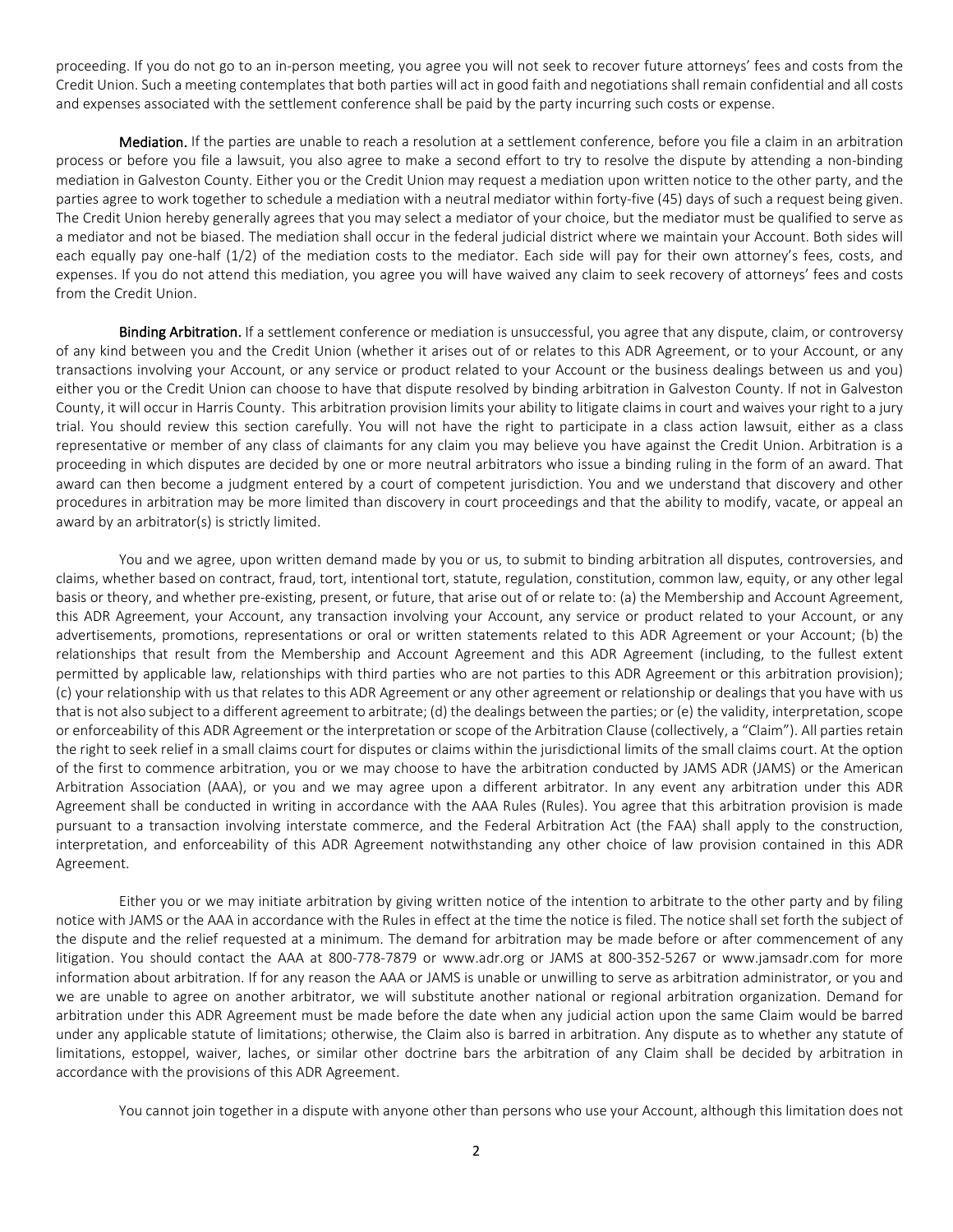affect the ability of a purely governmental entity to institute any enforcement action. Even if other people have disputes similar to a dispute that you and we have, those people and their disputes cannot be part of any arbitration between you and us. A Claim by, or on behalf of, other persons will not be considered in, joined with, or consolidated with, the arbitration proceedings between you and us, and a Claim may not be arbitrated on a class action, private attorney general, shareholder derivative suit, or other representative basis. Notwithstanding anything to the contrary in this ADR Agreement, any dispute regarding the prohibitions in this paragraph or about the enforceability of the arbitration clause shall be resolved by a court and not by the arbitrator(s). Where the aggregate of all Claims by both you and us does not exceed \$250,000, any expedited procedures provided in the Rules ("Expedited Procedures") shall apply and a single arbitrator shall decide the Claims. Where the aggregate of all Claims by both you and us exceeds \$250,000, a panel of three (3) arbitrators shall decide all Claims. Each arbitrator, whether or not acting under Expedited Procedures, shall be an active member in good standing of the bar for any state in the continental United States and shall be either: (a) actively engaged in the practice of law for at least 5 years; or (b) a retired judge. You and we agree that the arbitrator(s): (a) shall limit discovery to non-privileged matters directly relevant to the arbitrated Claim; (b) shall grant only relief that is based upon and consistent with substantial evidence and applicable substantive law; (c) shall have authority to grant relief only with respect to Claims asserted by or against you individually; and (d) shall provide a brief written explanation of the basis for the award upon the request of either party, and shall make specific findings of fact and conclusions of law to support any arbitration award that exceeds \$25,000.

Upon written request by you, for claims up to \$50,000, we will pay to the AAA or JAMS the portion of the arbitration filing fee that exceeds the cost of filing a lawsuit in the federal court where you live. Upon written request by you, we may elect, at our sole discretion, to pay or advance some or all of any remaining arbitration fees and other costs. The arbitrator will decide whether we or you ultimately will be responsible for paying any filing, administrative or other fees in connection with the arbitration. If you are the prevailing party in the arbitration, the arbitrator(s) may order us to pay your reasonable and necessary attorney, expert or witness fees (provided you did not waive this right and provided you attended the initial settlement conference and mediation). Any arbitration proceedings shall be conducted in the federal judicial district where we maintain your Account. If the Credit Union prevails, the arbitrator will order you to pay the Credit Union's reasonable and necessary attorney, expert or witness fees. Judgment upon any award rendered in arbitration may be entered in any court having jurisdiction.

WAIVER OF JURY TRIAL; VENUE. THIS PROVISION LIMITS YOUR RIGHTS TO A JURY TRIAL. YOU SHOULD REVIEW THIS SECTION CAREFULLY. IF: (A) NEITHER YOU NOR WE SEEK TO COMPEL ARBITRATION OF ANY DISPUTE WE HAVE RELATED TO THE MEMBERSHIP AND ACCOUNT AGREEMENT, THIS ADR AGREEMENT, YOUR ACCOUNT, OR ANY TRANSACTIONS INVOLVING YOUR ACCOUNT; OR (B) SOME OR ALL OR THE ARBITRATION CLAUSE IS UNENFORCEABLE AND WE ARE IN A DISPUTE IN A COURT OF LAW, THEN EACH OF US AGREES TO WAIVE ANY RIGHT WE MAY HAVE TO A JURY TRIAL TO THE EXTENT ALLOWABLE UNDER THE LAWS OF THE STATE THAT GOVERN THE MEMBERSHIP AND ACCOUNT AGREEMENT OR THIS ADR AGREEMENT. IN OTHER WORDS, YOU HEREBY AGREE NOT TO ELECT A TRIAL BY JURY OF ANY ISSUE TRIABLE OF RIGHT BY JURY, AND WAIVE ANY RIGHT TO TRIAL BY JURY FULLY TO THE EXTENT THAT ANY SUCH RIGHT SHALL NOW OR HEREAFTER EXIST WITH REGARD TO YOUR ACCOUNT OR ANY CLAIM, COUNTERCLAIM OR OTHER ACTION ARISING IN CONNECTION THEREWITH. THIS WAIVER OF RIGHT TO TRIAL BY JURY IS GIVEN KNOWINGLY AND VOLUNTARILY BY YOU, AND IS INTENDED TO ENCOMPASS INDIVIDUALLY EACH INSTANCE AND EACH ISSUE AS TO WHICH THE RIGHT TO A TRIAL BY JURY WOULD OTHERWISE ACCRUE. THE CREDIT UNION IS HEREBY AUTHORIZED TO FILE A COPY OF THIS PARAGRAPH IN ANY PROCEEDING AS CONCLUSIVE EVIDENCE OF THIS WAIVER BY YOU. IF LITIGATION COMMENCES, YOU MUST FILE A LAWSUIT IN GALVESTON COUNTY, TEXAS.

CLASS ACTION WAIVER. TO THE EXTENT PERMITTED BY APPLICABLE LAW, YOU HEREBY AGREE THAT ANY CLAIM, LITIGATION OR ARBITRATION ARISING OUT OF ISSUES RELATING TO YOUR ACCOUNT OR ANY OTHER DISPUTE OR CONTROVERSY BETWEEN YOU AND US REGARDING YOUR ACCOUNT WILL NOT PROCEED AS PART OF A CLASS ACTION AND YOU AND THE CREDIT UNION HEREBY KNOWINGLY, VOLUNTARILY, INTENTIONALLY AND IRREVOCABLY WAIVE ANY RIGHT TO PROCEED IN ANY CLASS ACTION OR SERVE AS A CLASS REPRESENTATIVE.

Attorneys' Fees and Other Legal Fees. In any action between you and us regardless of whether it is proceeding in court or in arbitration, the prevailing party shall recover their attorneys' fees, costs and expenses (provided you did not waive this right and provided you attended the initial settlement conference and mediation).

Agreed Statute of Limitation. Except as otherwise prohibited under applicable law, you agree to bring a Claim against the Credit Union regarding your Account within the lesser of two (2) years of when a potential cause of action accrues or the minimal amount as allowed in your state if your state limits shortening a statute of limitations in a contract. This provision is intended to contractually limit a possible longer statute of limitation that may apply on a claim you may have against the Credit Union.

Amendments and Termination. We may change any term of this ADR Agreement. For other changes, we agree to provide you